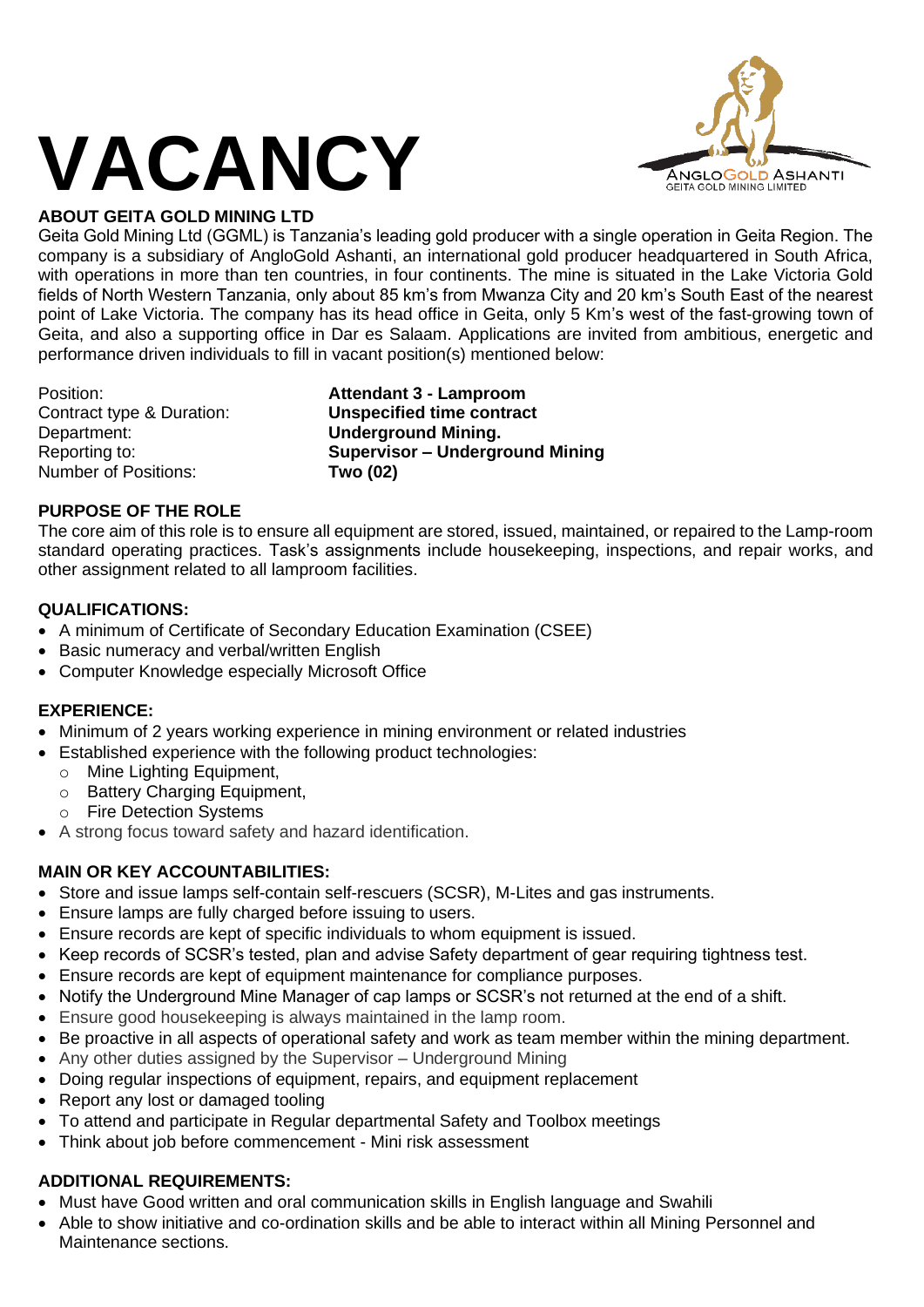- Be physically fit and be able to pass medical examinations.
- Be able to work at minimum supervision.
- Highly motivated and willing to attend work on call out duties when required.
- Demonstrate Leadership and good teamwork. Must be able to solve problems.
- Solid history of reliability and good work ethic
- A proactive attitude toward safety and hazard identification
- Computer Literate Proficiency in Microsoft Office products / Basic Computer Skills
- Be able to work under pressure with zero supervision
- Demonstrate a good commitment to deliver

#### **MODE OF APPLICATION:**

- Please apply through our recruitment portal by following the link below. Please click the link or type the URL address on a website browser to access the application portal.
- On the portal you will be required to upload your detailed CV, copies of relevant certificates, e- mail and telephone contacts, names and addresses of three referees. Please do not attach certificates that are not related to the qualifications stated above.
- You will also be required to upload a cover / application letter addressed to "Senior Manager Human Resources, Geita Gold Mining Ltd". Subject should be "**Attendant 3 – Lamproom"**

#### **Application Link:**

**<https://career5.successfactors.eu/sfcareer/jobreqcareer?jobId=17730&company=AGAprod>**

- If you struggle to apply via the link provided, please head over to our website [www.geitamine.com](http://www.geitamine.com/) for a stepby-step guide on how to apply for jobs on our recruitment portal (*SuccessFactors*).
- You will be required to present original certificates if you are contacted for interviews.
- Internal Applicants (those currently employed by AngloGold Ashanti) must have their application letter endorsed by their Head of Department (HOD) or Manager once Removed (MoR).

#### **APPLICATION DEADLINE:**

- Applications should reach the above on or before **3 rd January 2022 at 5:30 Pm**
- Only shortlisted candidates will be contacted for interviews.

#### **NOTE ON COVID-19 PREVENTION:**

- Please note when you are invited for interviews, you will be required to present proof of vaccination against COVID-19 (Covid-19 vaccination certificate) or if you are not vaccinated, please go for a Covid-19 test and obtain a 96 - hour valid PCR Covid-19 negative certificate.
- You are also advised to adhere to all recommended prevention measures including proper wearing of face masks and washing or sanitizing your hands before you are allowed through Geita Gold Mine entry points.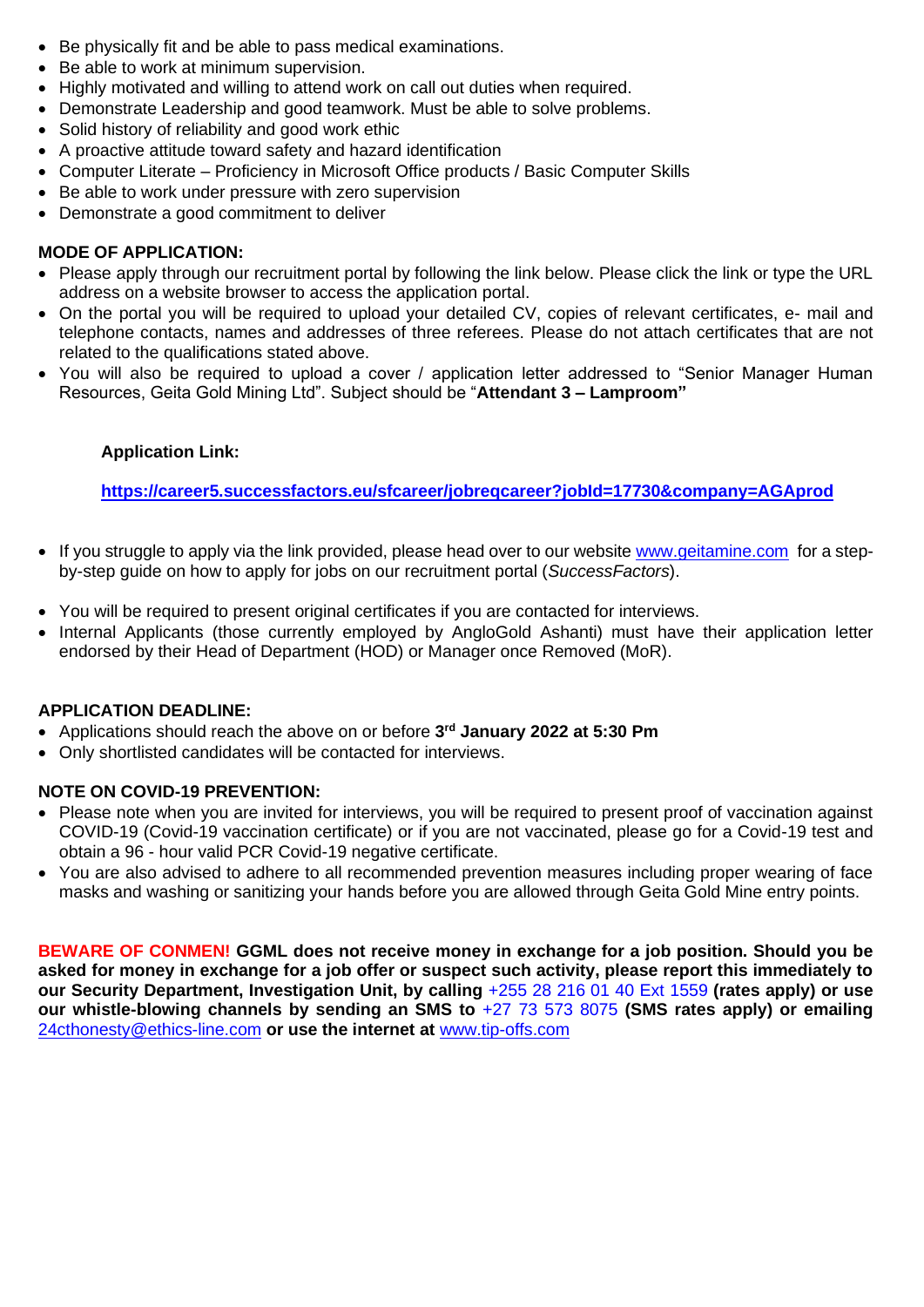

# **ABOUT GEITA GOLD MINING LTD**

Geita Gold Mining Ltd (GGML) is Tanzania's leading gold producer with a single operation in Geita Region. The company is a subsidiary of AngloGold Ashanti, an international gold producer headquartered in South Africa, with operations in more than ten countries, in four continents. The mine is situated in the Lake Victoria Gold fields of North Western Tanzania, only about 85 km's from Mwanza City and 20 km's South East of the nearest point of Lake Victoria. The company has its head office in Geita, only 5 Km's west of the fast-growing town of Geita, and also a supporting office in Dar es Salaam. Applications are invited from ambitious, energetic and performance driven individuals to fill in vacant position(s) mentioned below:

Department: **Infrastructure.** Number of Positions: **One (1)**

Position: **Operator 1 - Equipment (Gold Room)** Contract type & Duration: **Unspecified time contract** Reporting to: **Senior Supervisor – Gold Room.**

#### **PURPOSE OF THE ROLE**

The purpose of this role is to run Gold Room circuit per GGM safe operating procedures, expected to achieve the company targets set by the snr supervisor, Gold Room operator is required to carry out inspections on the tools and equipment usage and report Hazards and unsafe condition to your Snr Supervisor. Gold Room Operator is required to assist in cleaning & calcination of Cathodes. Smelting, Boxing and Bullion Shipment and maintaining high standard of housekeeping to minimize risks. The Gold Room operator is under the supervision of the Gold Room Senior Supervisor who reports directly to the senior supervisor.

## **QUALIFICATIONS:**

• High school certificate or Diploma in Mineral Processing Engineering

## **EXPERIENCE:**

- Previous Gold room, gravity recovery and gold processing plant operational experience for a minimum of 5 years
- Knowledge of Metallurgical processes and how the various units of the circuit operate

## **MAIN OR KEY ACCOUNTABILITIES:**

- Always act in a manner that seeks to enhance the safety culture and performance of GGM and ensures that the vital behaviors are always adhered to.
- Work safely in all areas, identify potential safety hazards, and work with management to correct hazards.
- Attending compulsory safety courses and meetings adhering to all safety standards.
- To ensure accuracy in equipment operation, including electro winning cells, filters, smelting furnace and calcine ovens.
- Participating in both crucible/smelting pot inspection and change out.
- Charging wet concentrate into and removing dry concentrate from calcine ovens before and after drying.
- Take part in both bullion boxing and gold shipment processes with high efficiency of performance.
- Ensure calibration of weighing balances and services are performed with high priority as per schedule.
- Ensure all gold room reagents and other consumables are arranged and stored properly with their respective labels as required.
- Preparing fluxes in a good ratio as instructed by gold room supervisor.
- Assisting in the development of competencies of other employees wherever directed
- Immediately report equipment faults to prevent further deterioration.
- Safely isolate processing equipment for planned or unplanned shutdowns
- To take part in the gold shipment process whitherever required to do so.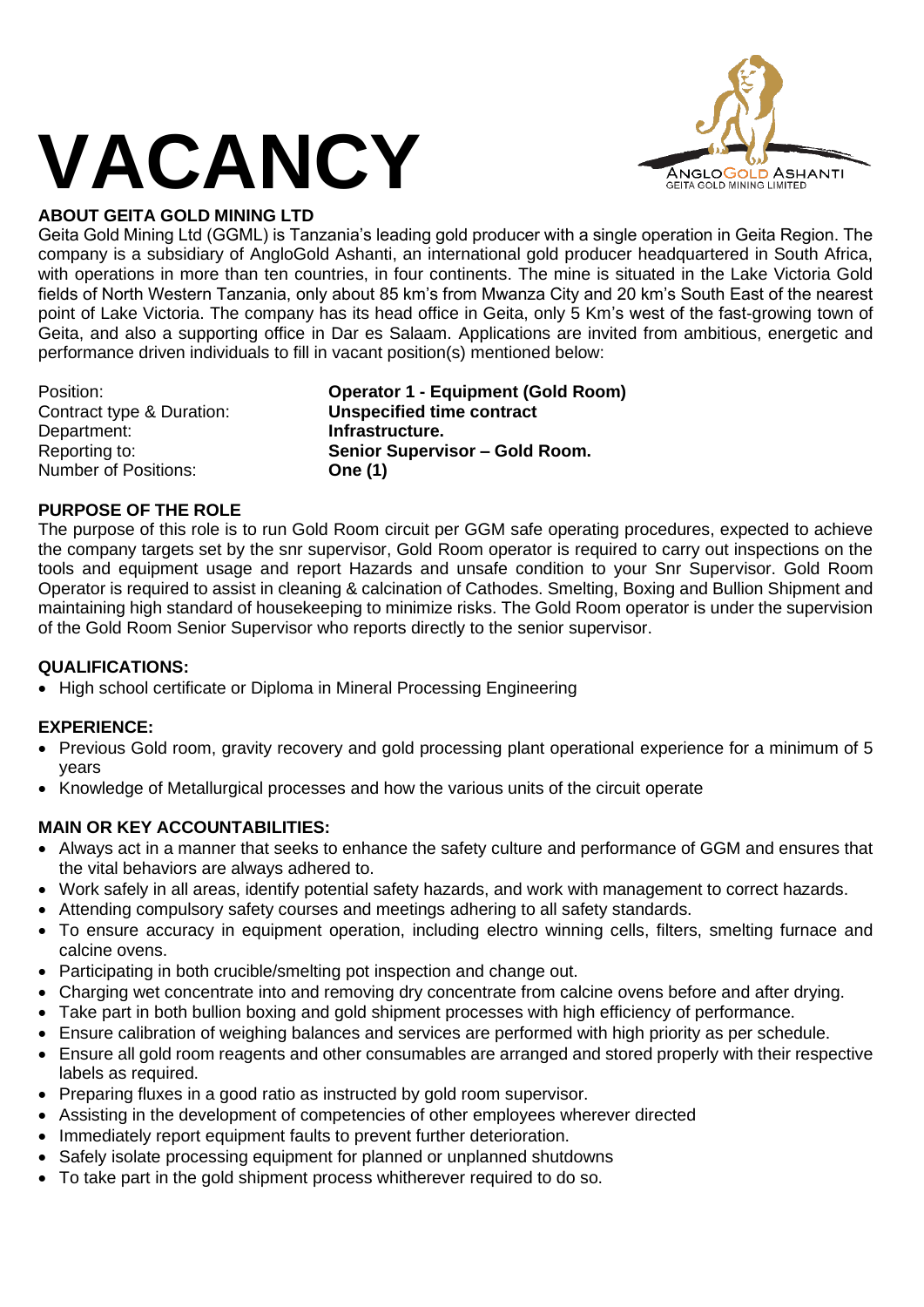### **ADDITIONAL REQUIREMENTS:**

- Clean criminal record or any other security incident
- Ability to maintain and keep confidential all gold room information, including schedules activities, equipment layout, building layout, gold information and passwords.
- Ability to diagnose and troubleshoot problems
- Strong verbal, written, analytical and persuasive skills and the ability to interact effectively with all levels of employees and management
- Ability to complete repetitive tasks at a consistently high standard.

## **MODE OF APPLICATION:**

- Please apply through our recruitment portal by following the link below. Please click the link or type the URL address on a website browser to access the application portal.
- On the portal you will be required to upload your detailed CV, copies of relevant certificates, e- mail and telephone contacts, names and addresses of three referees. Please do not attach certificates that are not related to the qualifications stated above.
- You will also be required to upload a cover / application letter addressed to "Senior Manager Human Resources, Geita Gold Mining Ltd". Subject should be "**Operator 1 - Equipment (Gold Room)."**

#### **Application Link:**

## **<https://career5.successfactors.eu/sfcareer/jobreqcareer?jobId=17729&company=AGAprod>**

- If you struggle to apply via the link provided, please head over to our website [www.geitamine.com](http://www.geitamine.com/) for a stepby-step guide on how to apply for jobs on our recruitment portal (*SuccessFactors*).
- You will be required to present original certificates if you are contacted for interviews.
- Internal Applicants (those currently employed by AngloGold Ashanti) must have their application letter endorsed by their Head of Department (HOD) or Manager once Removed (MoR).

#### **APPLICATION DEADLINE:**

- Applications should reach the above on or before **3 rd January 2022 at 5:30 Pm**
- Only shortlisted candidates will be contacted for interviews.

## **NOTE ON COVID-19 PREVENTION:**

- Please note when you are invited for interviews, you will be required to present proof of vaccination against COVID-19 (Covid-19 vaccination certificate) or if you are not vaccinated, please go for a Covid-19 test and obtain a 96 - hour valid PCR Covid-19 negative certificate.
- You are also advised to adhere to all recommended prevention measures including proper wearing of face masks and washing or sanitizing your hands before you are allowed through Geita Gold Mine entry points.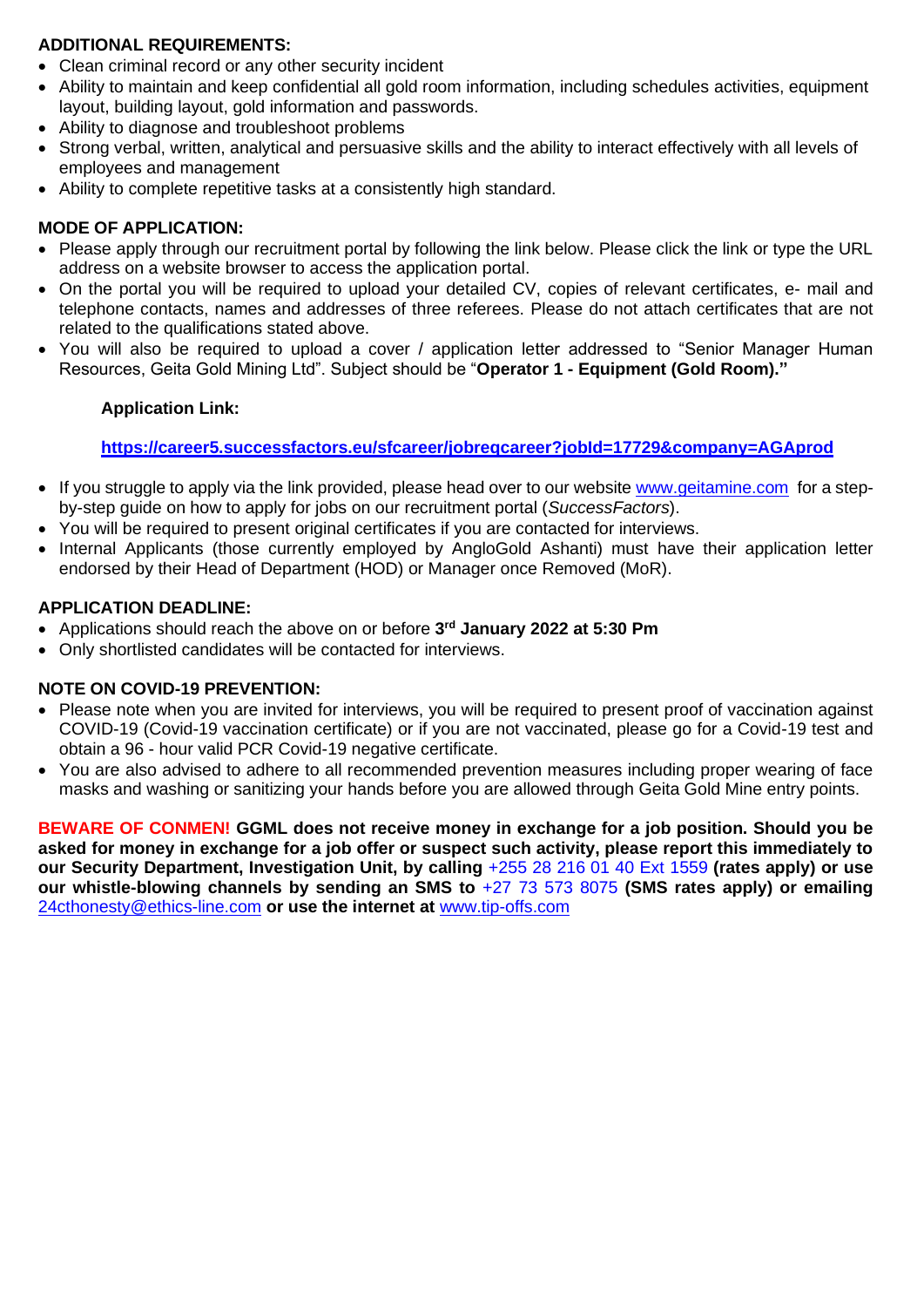

# **ABOUT GEITA GOLD MINING LTD**

Geita Gold Mining Ltd (GGML) is Tanzania's leading gold producer with a single operation in Geita Region. The company is a subsidiary of AngloGold Ashanti, an international gold producer headquartered in South Africa, with operations in more than ten countries, in four continents. The mine is situated in the Lake Victoria Gold fields of North Western Tanzania, only about 85 km's from Mwanza City and 20 km's South East of the nearest point of Lake Victoria. The company has its head office in Geita, only 5 Km's west of the fast-growing town of Geita, and also a supporting office in Dar es Salaam. Applications are invited from ambitious, energetic and performance driven individuals to fill in vacant position(s) mentioned below:

Department: **Technical Service** Number of Positions: **Three (3)**

Position: **Technician 1 – OP Geotech** Contract type & Duration: **Unspecified time contract** Reporting to: **Superintendent – OP Geotech**

## **PURPOSE OF THE ROLE**

The purpose of the role is to provide assistance in undertaking open pit field support work for geotechnical engineers, ensuring that field data collection and implementation of geotechnical risk mitigation measures meets the required quality and accuracy for assigned open pit mine(s).

#### **QUALIFICATIONS:**

• Certificate of secondary Education Examination (CSEE) plus a Certificate in Minerals deposits OR Full Technician Certificate in Minerals Deposits, mining Engineering or Diploma in a Geology related field i.e., Minerals Resources Technology from recognized tertiary institute.

#### **EXPERIENCE:**

• At least 1 - 3 years' working experience as geotechnical or engineering geology in Underground environment.

# **MAIN OR KEY ACCOUNTABILITIES:**

#### **Safety**

• Safety is our first value. Incumbent shall be accountable for assisting in identifying and ranking the risks in a work area and for team

#### **Geotechnical Logging**

• Assist in undertaking timely collection of geotechnical logging data using approved logging methods (e.g fracture frequency per meter, rock mass characterization, strength testing sampling, major structures) from identified diamond drilling holes.

#### **Geotechnical Field Mapping**

• Assist in undertaking timely collection of geotechnical mapping data using the approved mapping method (e.g., line mapping, Sirovision, major structure mapping) to ensure adequate coverage of critical pit slopes for the assigned open pit mine(s).

#### **Installation and Maintenance of open pit slope Monitoring Equipment**

- Assist with the installation and maintenance of ground stability monitoring instruments (prisms, extensometers, slope stability radars) using approved work methods
- Ensure installation and maintenance is undertake as per schedule and meets the required quality.

#### **Geotechnical assessment of ground conditions for open pit slopes**

• To assist in undertaking routine open pit inspections (bench face, berms, post rain, waste dump, post blast) to ensure potential signs of ground instability are identified in time to protect personnel and equipment.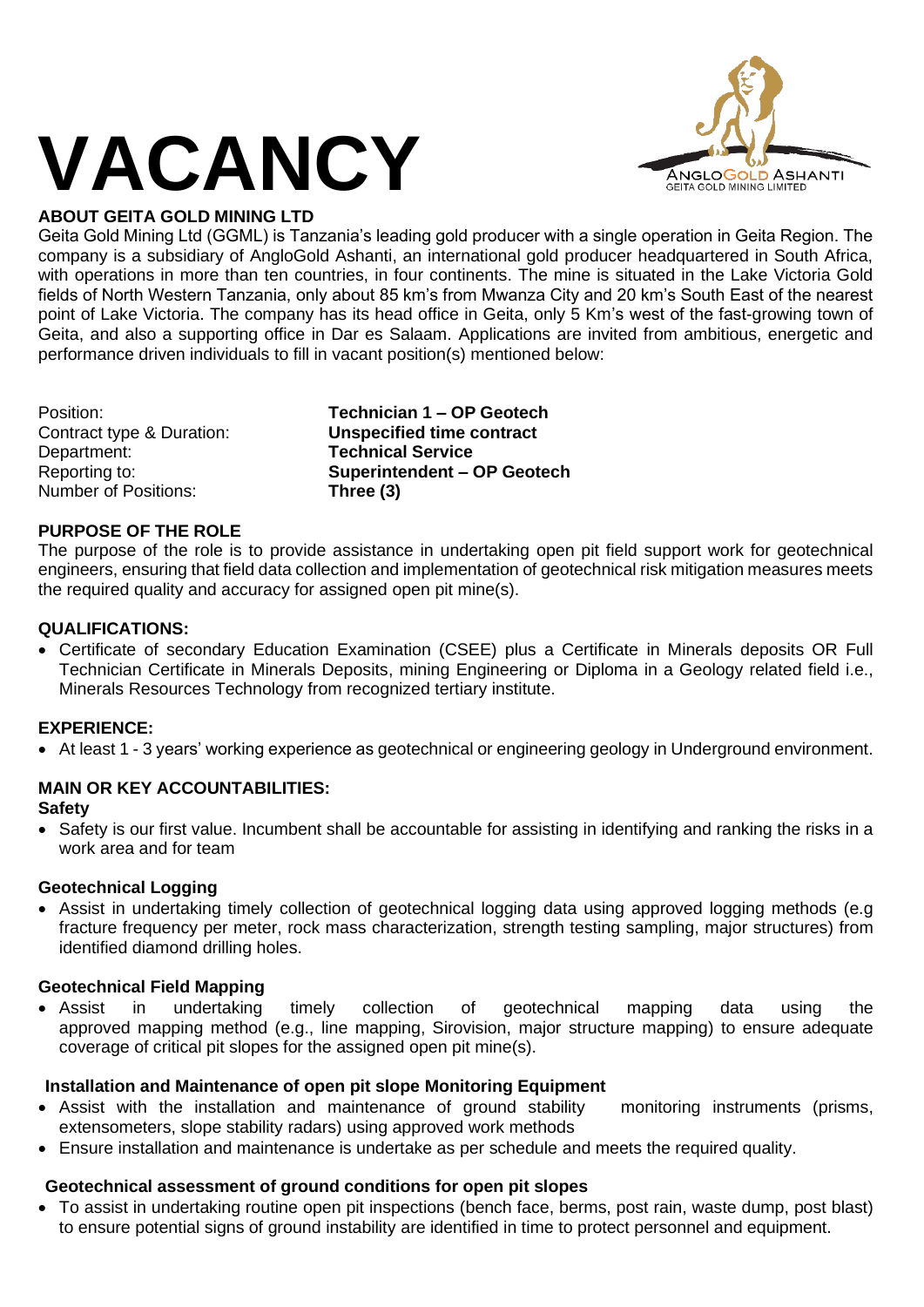## **Open pit excavations monitoring**

• To assist in undertaking supervision of final wall scaling in geotechnically sensitive areas to ensure scaling activities are undertaken safely

# **ADDITIONAL REQUIREMENTS:**

- Computer literate Proficiency in Micro Office products / Basic computer skills specifically MS Excel.
- Able to show in initiative and coordination skills and be able to interact with planning and production personnel
- Off Road / mine site driving experience and holder of a Valid Tanzania Driver's license
- Demonstrable leadership, teamwork, and problem-solving skills
- Be physically and mentally fit and hard working
- Be able to work under pressure with zero supervision
- Demonstrate a good commitment to deriver

## **MODE OF APPLICATION:**

- Please apply through our recruitment portal by following the link below. Please click the link or type the URL address on a website browser to access the application portal.
- On the portal you will be required to upload your detailed CV, copies of relevant certificates, e- mail and telephone contacts, names and addresses of three referees. Please do not attach certificates that are not related to the qualifications stated above.
- You will also be required to upload a cover / application letter addressed to "Senior Manager Human Resources, Geita Gold Mining Ltd". Subject should be "**Technician 1 – OP Geotech"**

## **Application Link:**

## **<https://career5.successfactors.eu/sfcareer/jobreqcareer?jobId=17728&company=AGAprod>**

- If you struggle to apply via the link provided, please head over to our website [www.geitamine.com](http://www.geitamine.com/) for a stepby-step guide on how to apply for jobs on our recruitment portal (*SuccessFactors*).
- You will be required to present original certificates if you are contacted for interviews.
- Internal Applicants (those currently employed by AngloGold Ashanti) must have their application letter endorsed by their Head of Department (HOD) or Manager once Removed (MoR).

## **APPLICATION DEADLINE:**

- Applications should reach the above on or before **3 rd January 2022 at 5:30 Pm**
- Only shortlisted candidates will be contacted for interviews.

## **NOTE ON COVID-19 PREVENTION:**

- Please note when you are invited for interviews, you will be required to present proof of vaccination against COVID-19 (Covid-19 vaccination certificate) or if you are not vaccinated, please go for a Covid-19 test and obtain a 96 - hour valid PCR Covid-19 negative certificate.
- You are also advised to adhere to all recommended prevention measures including proper wearing of face masks and washing or sanitizing your hands before you are allowed through Geita Gold Mine entry points.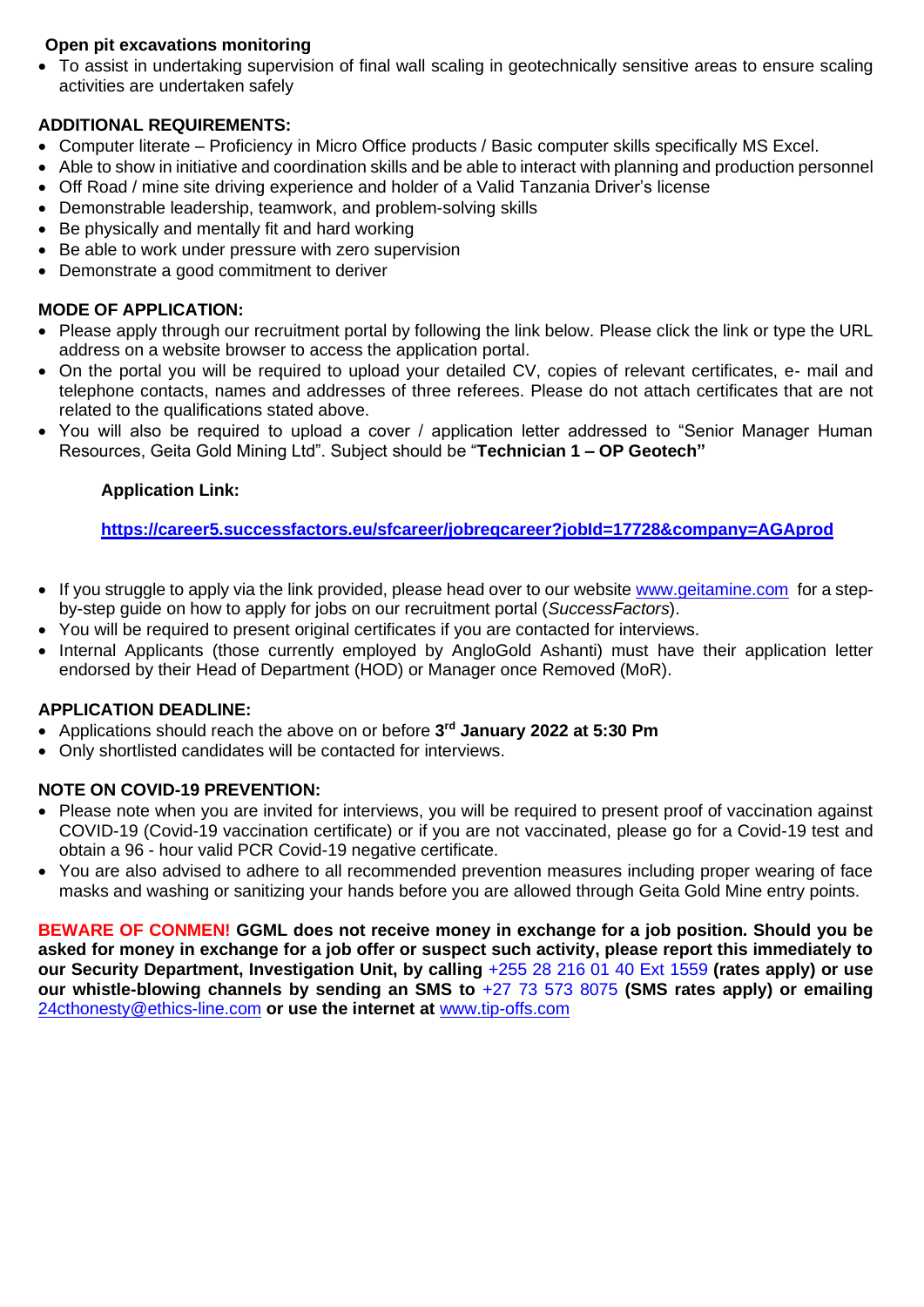

# **ABOUT GEITA GOLD MINING LTD**

Geita Gold Mining Ltd (GGML) is Tanzania's leading gold producer with a single operation in Geita Region. The company is a subsidiary of AngloGold Ashanti, an international gold producer headquartered in South Africa, with operations in more than ten countries, in four continents. The mine is situated in the Lake Victoria Gold fields of North Western Tanzania, only about 85 km's from Mwanza City and 20 km's South East of the nearest point of Lake Victoria. The company has its head office in Geita, only 5 Km's west of the fast-growing town of Geita, and also a supporting office in Dar es Salaam. Applications are invited from ambitious, energetic and performance driven individuals to fill in vacant position(s) mentioned below:

Department: **Technical Service** Number of Positions: **Five (5)**

Position: **Technician 1 – UG Geotech** Contract type & Duration: **Unspecified time contract** Reporting to: **Superintendent – UG Geotech**

#### **PURPOSE OF THE ROLE**

The purpose of the role is to provide assistance in undertaking underground field support work for geotechnical engineers, ensuring that field data collection and implementation of geotechnical risk mitigation measures meets the required quality and accuracy for assigned underground mine(s).

#### **QUALIFICATIONS:**

• Certificate of secondary Education Examination (CSEE) plus a Certificate in Minerals deposits OR Full Technician Certificate in Minerals Deposits, mining Engineering or Diploma in a Geology related field i.e., Minerals Resources Technology from recognized tertiary institute.

#### **EXPERIENCE:**

• At least 1 - 3 years' working experience as geotechnical or engineering geology in Underground environment.

#### **MAIN OR KEY ACCOUNTABILITIES:**

#### **Safety**

• Safety is our first value. Incumbent shall be accountable for assisting in identifying and ranking the risks in a work area and for team

#### **Geotechnical Logging**

• Assist in undertaking timely collection of geotechnical logging data using approved logging methods (e.g fracture frequency per meter, rock mass characterization, strength testing sampling, major structures) from identified diamond drilling holes.

#### **Geotechnical Field Mapping**

• Assist in undertaking timely collection of geotechnical mapping data using the approved mapping method (e.g. domain mapping, window mapping, major structures mapping) to ensure adequate coverage of critical underground excavations for the assigned underground mine(s).

#### **Installation and Maintenance of Monitoring Equipment**

- Assist with the installation and maintenance of ground stability monitoring instruments (MPX, extensometers) using approved work methods
- Ensure installation and maintenance is undertake as per schedule and meets the required quality.

#### **Geotechnical assessment of ground conditions for underground slopes**

• To assist in undertaking routine underground inspections (development headings, stopes, backfill, truck tip, post blast) to ensure potential signs of ground instability are identified in time to protect personnel and equipment.